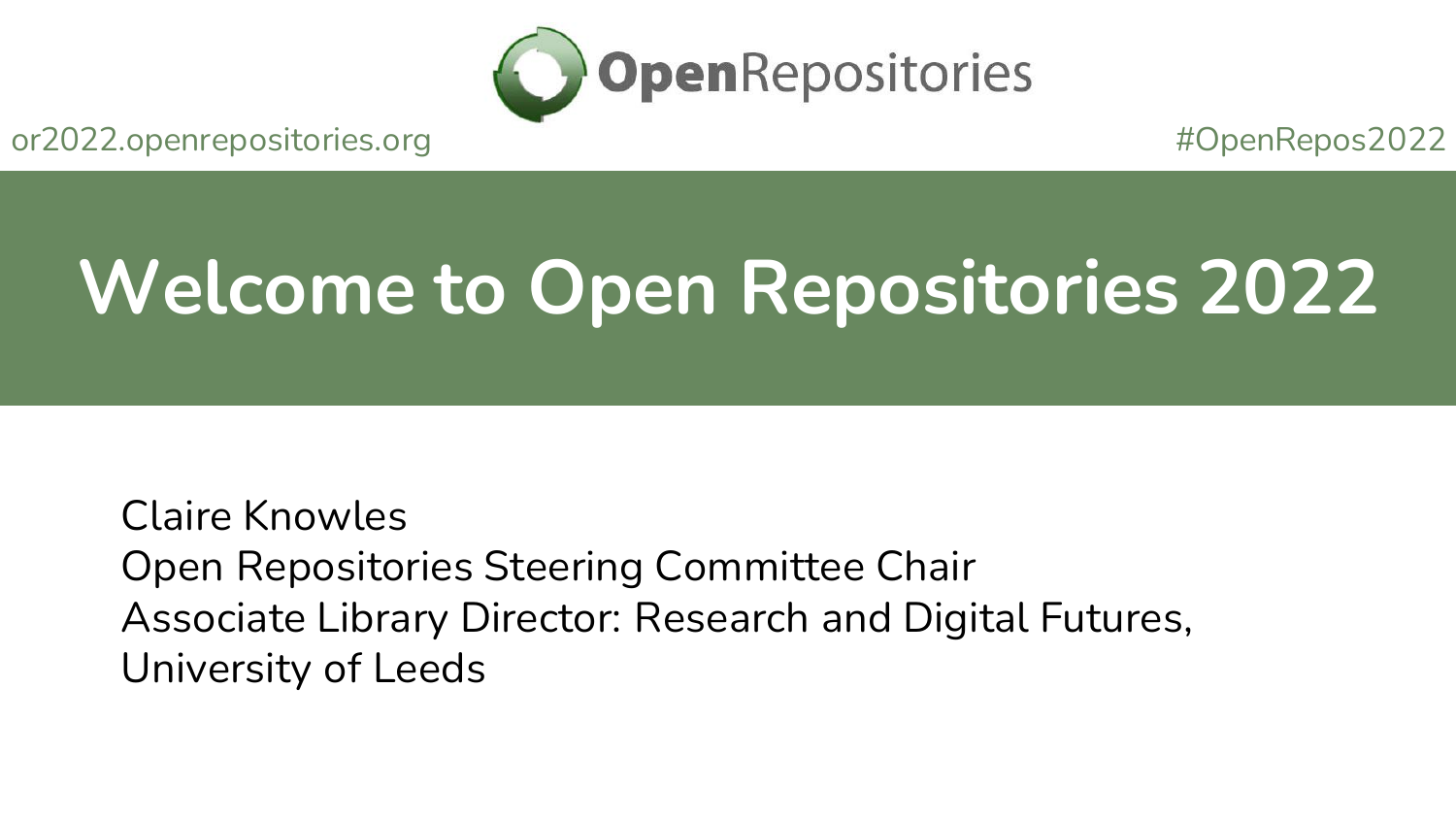

## **Thanks to our hosts**

- George Machovec (Colorado Alliance of Research Libraries)
- Beth Denker (Colorado Alliance of Research Libraries)
- Andrew Johnson (University of Colorado Boulder)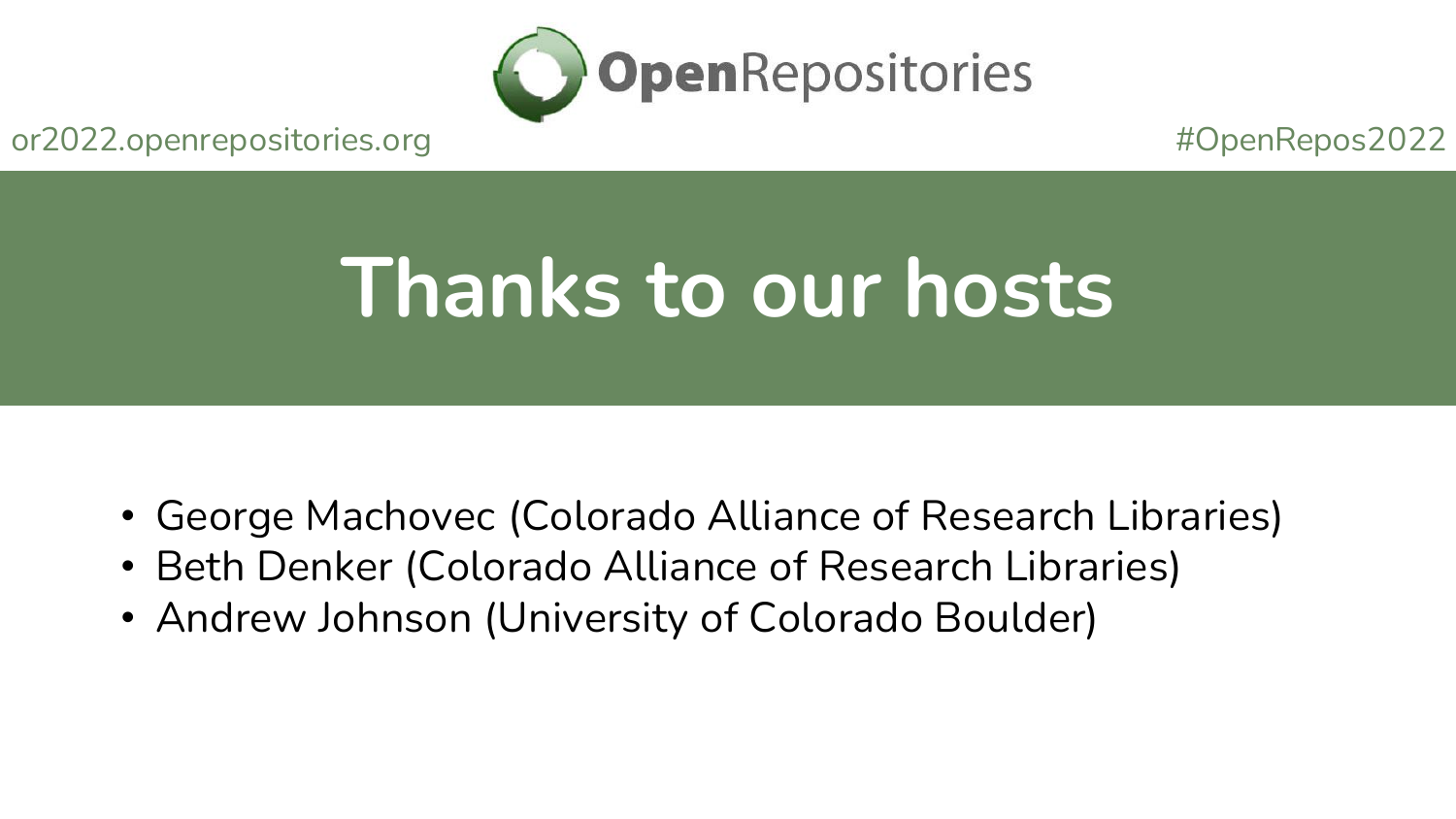

# **Thanks to our Program Co-Chairs**

- Helen Baer (Colorado State)
- Kathryn Cassidy (Trinity College Dublin)
- Harish Maringanti (University of Utah)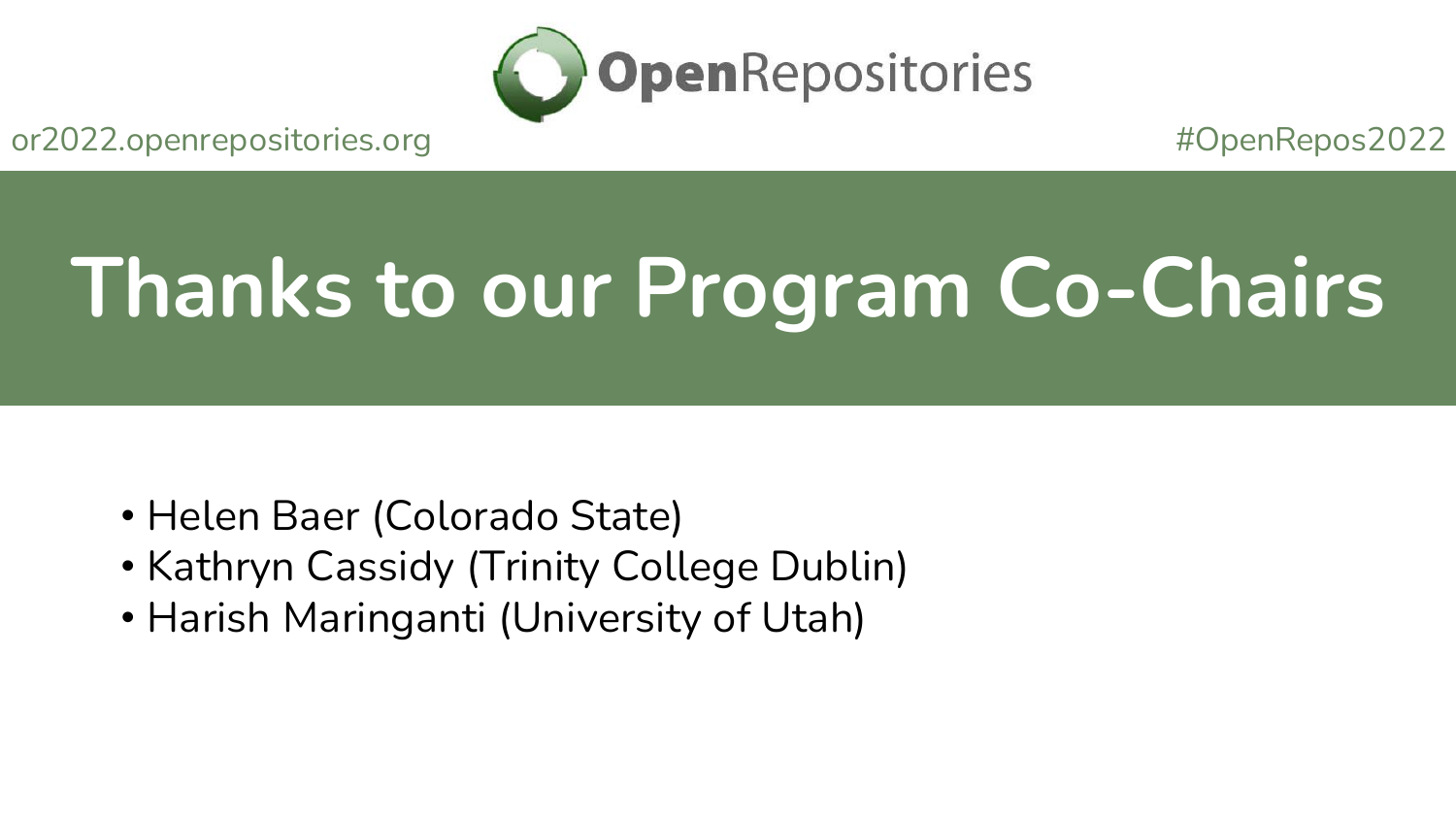

## **Thanks to our Program Committee**

- Emily Bongiovanni, Carnegie Mellon University, USA (Ideas Co-chair)
- Marisa De Giusti, [Universidad Nacional de La Plata,](https://www.researchgate.net/institution/Universidad_Nacional_de_La_Plata) Argentina
- Adam Field, Jisc, UK (Dev Co-chair)
- Chad Hutchens, University of Wyoming, USA
- Liz Krznarich, DataCite, USA (Online Co-chair, Workshops Co-chair)
- Jack Maness, University of Colorado Boulder, USA (Workshops Co-chair)
- Michele Mennielli, LYRASIS, USA (Ideas Co-chair)
- Tomasz Neugebauer, Concordia University, Canada (24x7 Co-chair)
- Hardy Pottinger, California Digital Library, USA (Dev Co-chair)
- Bryan Ricupero, University of Wyoming, USA (Posters Co-chair)
- Marié Roux, Stellenbosch University, South Africa (Posters co-chair)
- Alan Stiles, The Open University, UK (24x7 Co-chair)
- Mara Sedlins, Colorado State University, USA
- Abenet Yabowork, CIGAR, Ethiopia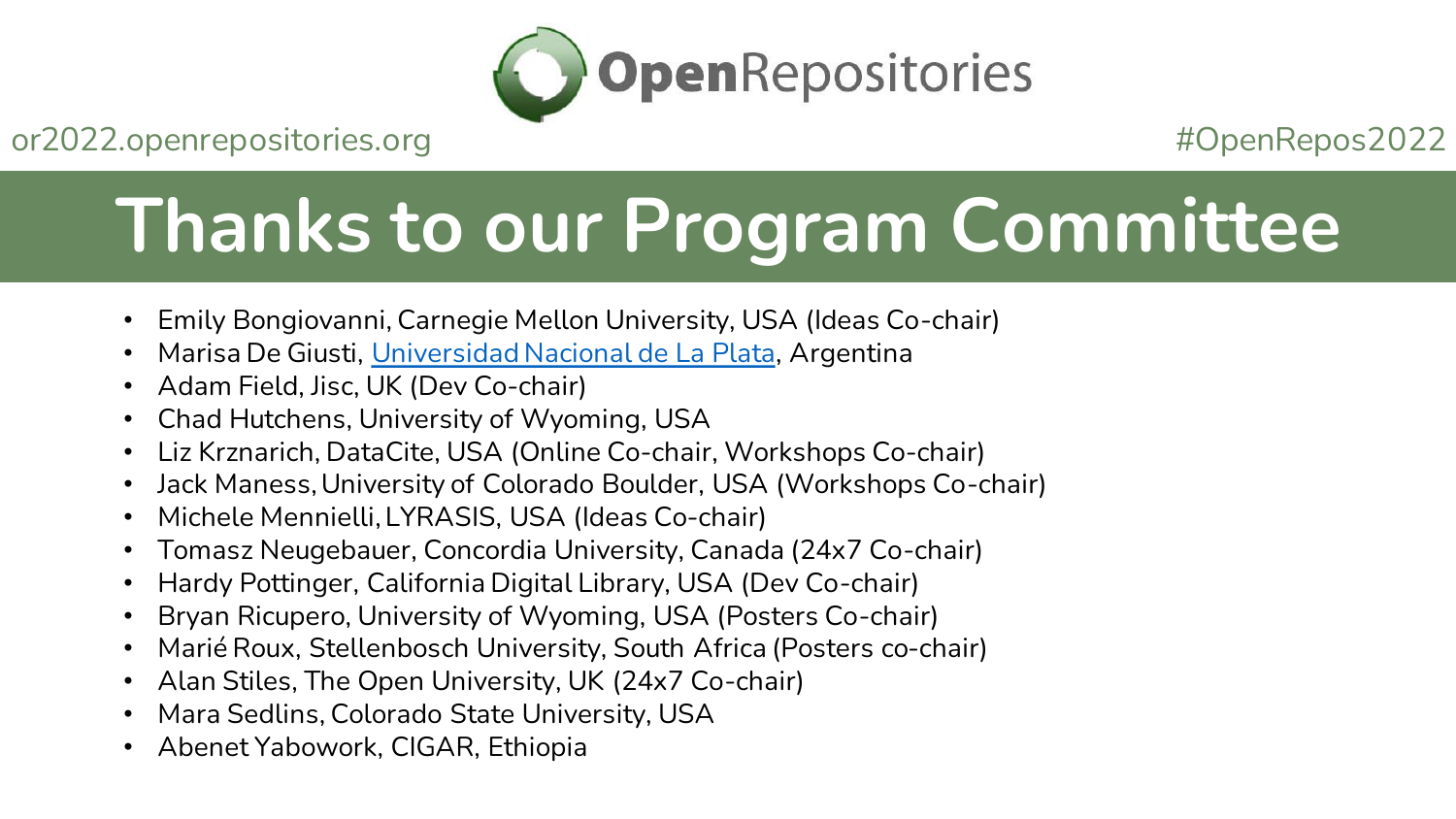

## **Thanks to our sponsors**



Share your knowledge











 $\left[\begin{matrix}1\\1\end{matrix}\right]$  ubiquity press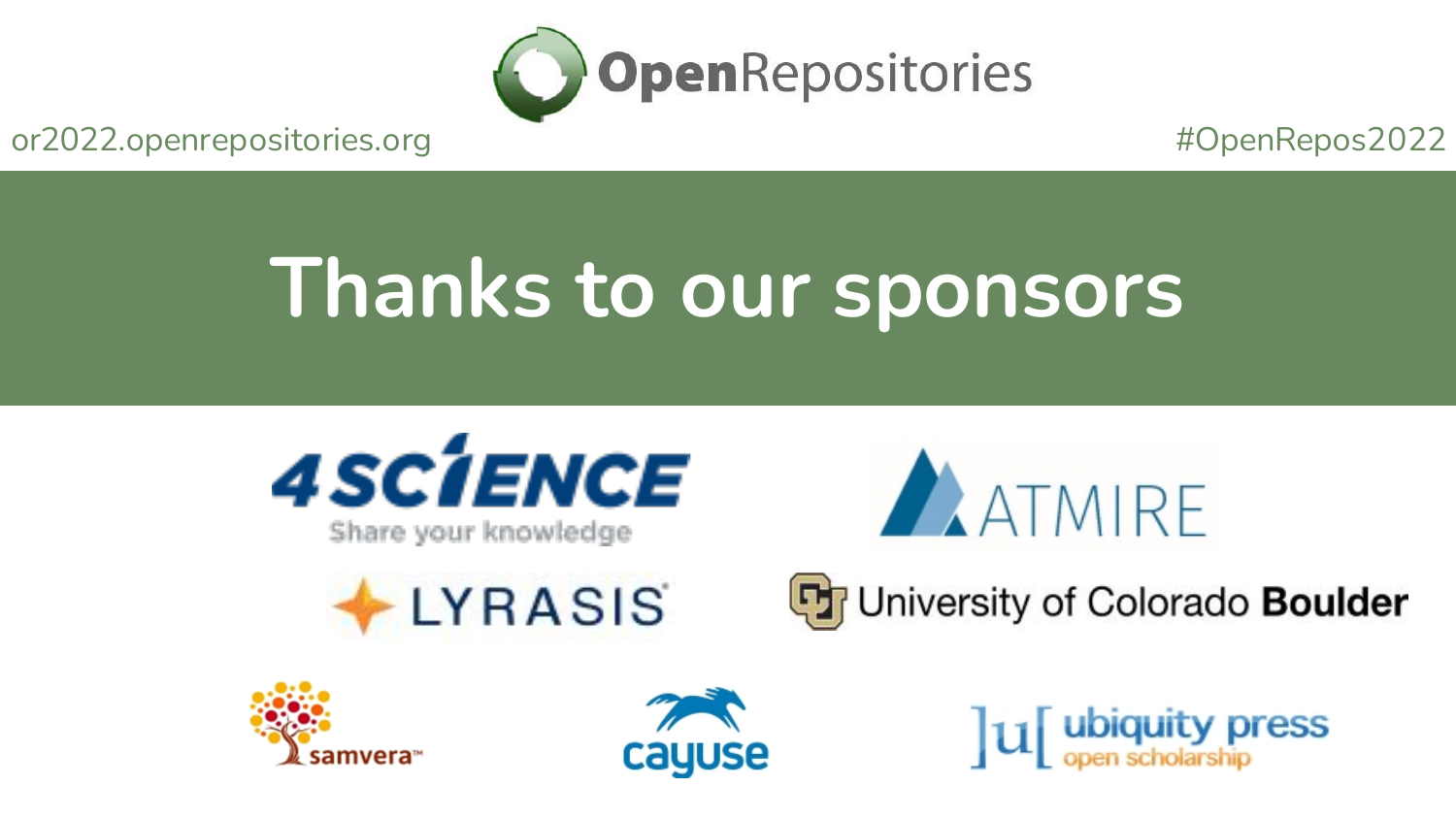

#### **Thanks to all who . .**

- Submitted proposals
- Reviewed submissions
- Chairing sessions
- Served on host and program committees in 2020 and 2021
- Served on Steering Committee (we have vacancies)
- Offered to host (we are looking for a host for 2024)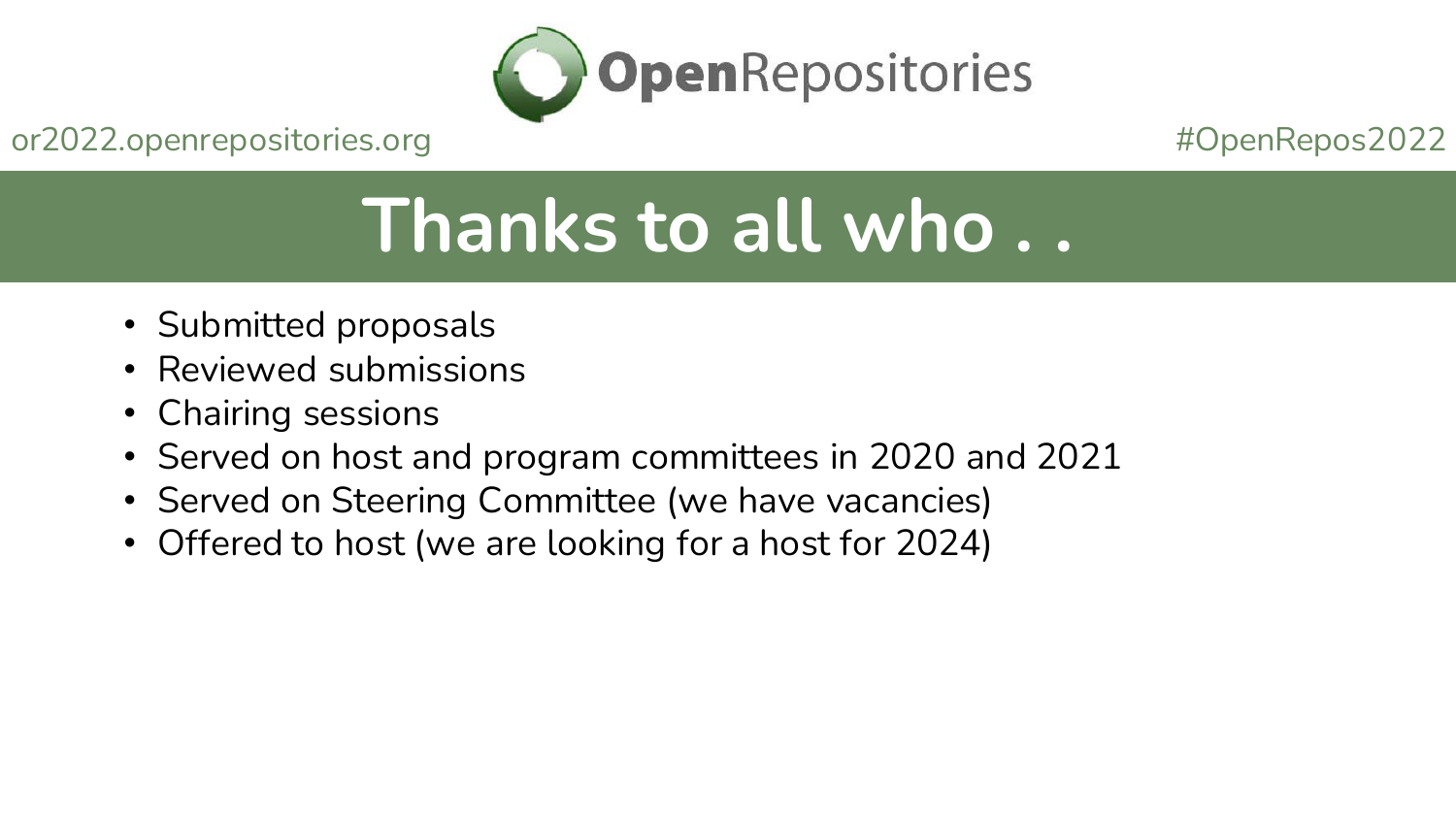

## **OR2020 and OR2021**

Open Repositories 2020 and 2023 hosts:

- Ellen Tise, Senior Director Library and Information Services, University of **Stellenbosch**
- Mimi Seyffert-Wirth, Deputy Director, Digital Scholarship

Open Repositories 2021 Program Committee Co-chairs

- Liz Krznarich, DataCite
- Iryna Kuchma, EIFL
- Leila Sterman, Montana State University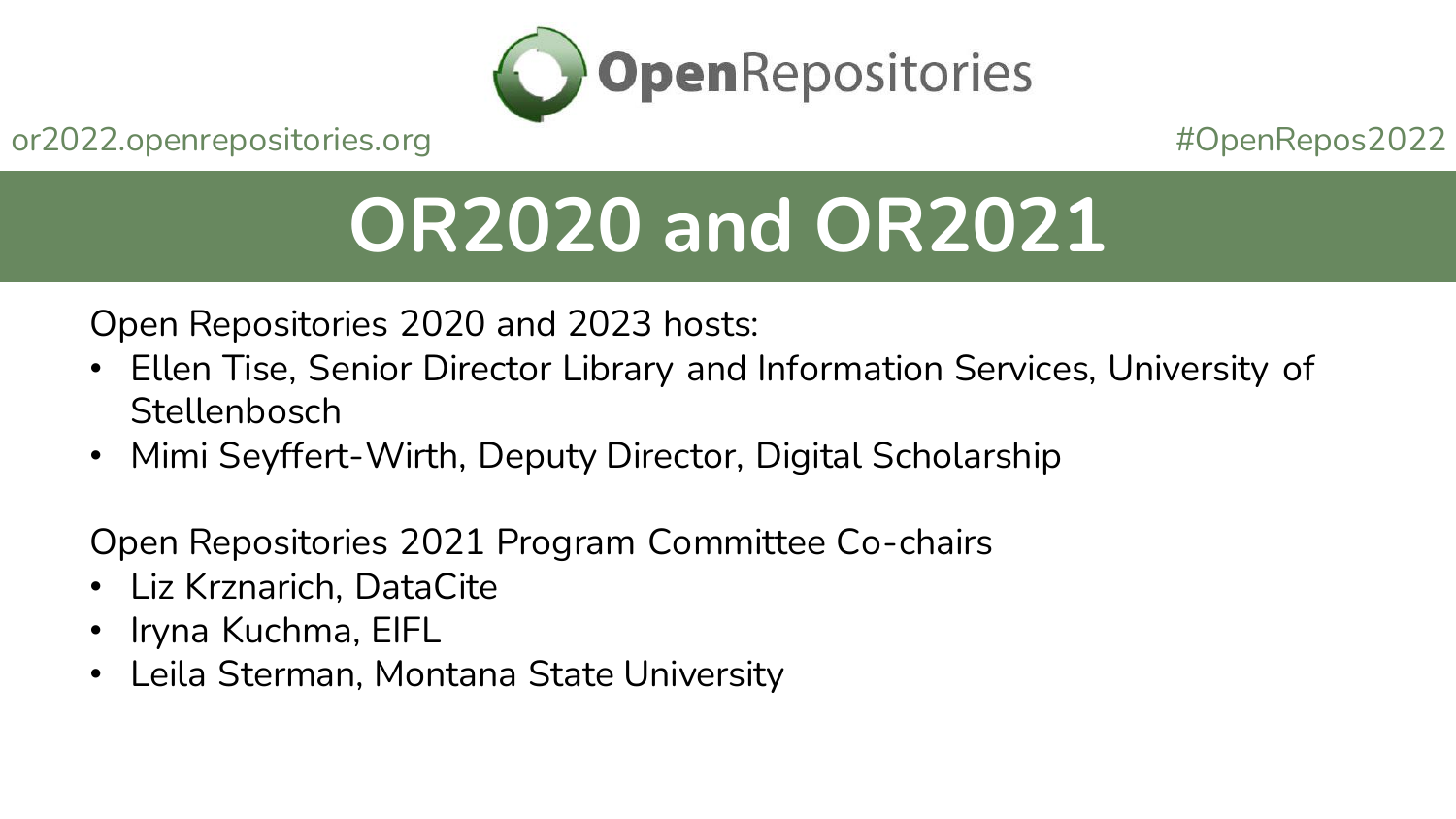

### **Thanks to our Steering Committee**

- Kathryn Cassidy (Trinity College Dublin)
- Ilkay Holt (British Library)
- Claire Knowles (University of Leeds, Chair)
- Liz Krznarich (DataCite)
- Jessica Lindholm (Chalmers University)
- David Minor (University of California, San Diego)
- Tomasz Neugebauer (Concordia University)
- Torsten Reimer (University of Chicago, Vice Chair)
- Andrea Schweer (University of Waikato)
- Washington Luís R. de Carvalho Segundo (Instituto Brasileiro de Informação em Ciência e Tecnologia)
- Sarah Shreeves (University of Arizona)
- Leila Sterman (Montana State University)
- Maureen Walsh (Ohio State University)

Temporary members are hosts and Program Committee Co-Chairs